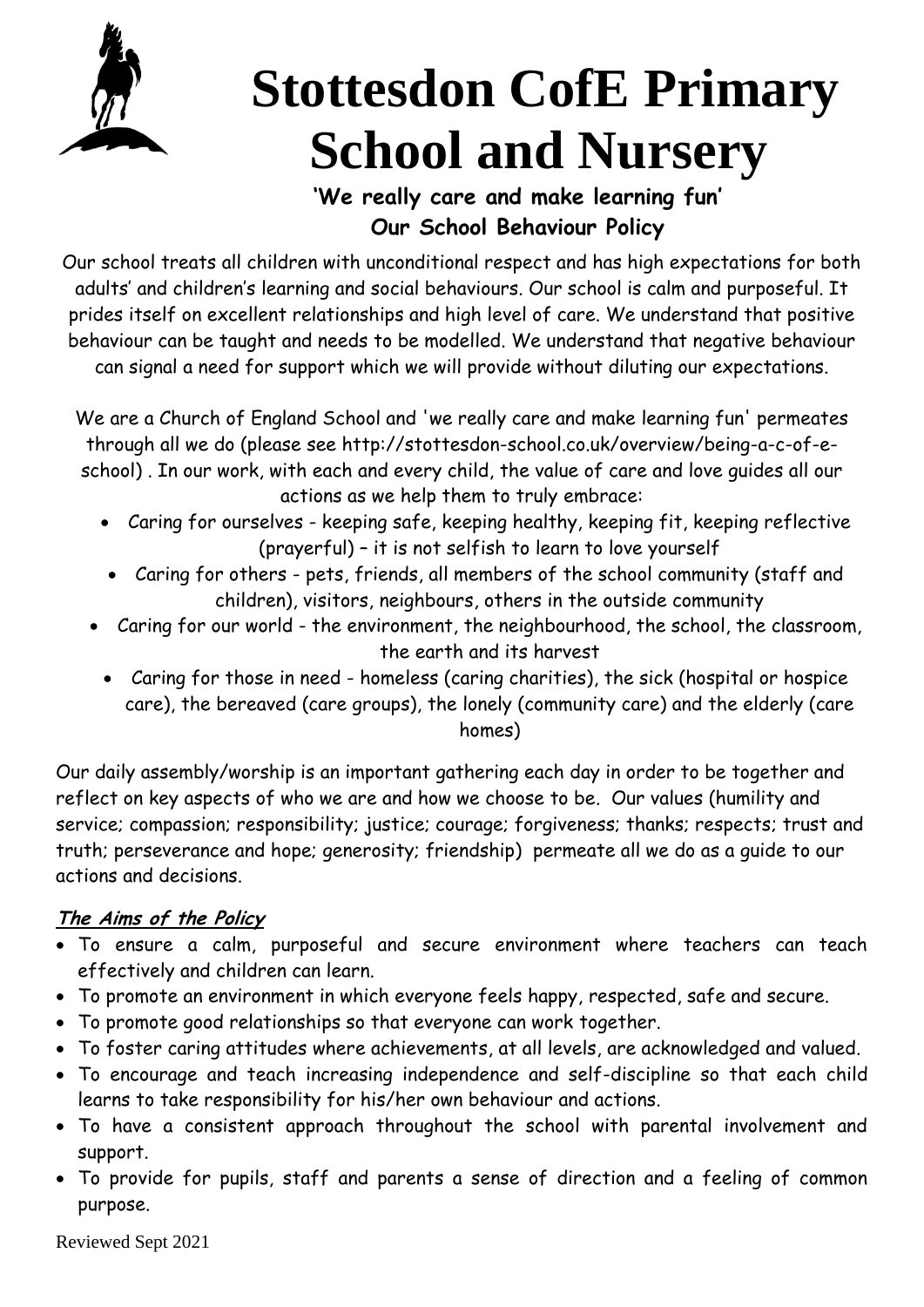## **Core Principals**

- Staff know that pupil's understanding of their emotions is a key aspect to understanding and managing behaviour.
- We understand that part of our role, in partnership with home, is to help pupils to understand what is right and wrong.
- Our school believes that everyone can learn to self-manage/self-regulate their own emotions and behaviour. Through this we encourage reflective thinking and do not accept prejudice in any form. We wish to give our children confidence about their capacity to think for themselves and to make sense of their own lives and experiences, hopefully beyond school and into the "real" world".
- Staff have a duty to help children succeed at school and to teach them to understand and regulate their behaviours in order to help them succeed.
- Staff have a responsibility to set clear and consistent expectations for behaviour.
- Staff have a responsibility to provide consistent positive encouragement to motivate children to behave.
- Children have a right to know what behaviours are appropriate to be successful in the classroom.
- Staff have a responsibility to teach their pupils how to manage their own behaviour.
- Staff must be empathetic but boundaried; firm but kind; 'Authoritative' versus 'Authoritarian' where adults are 'in control' versus 'controlling'.
- Behaviours should, where possible, be dealt with privately (not publicly)
- The behaviour choice (not the person) should be addressed and positively followed up.
- Most children can behave appropriately. Those who do not, either: choose not to; have not been taught; or have wider issues that need support.
- A close working relationship between home, school and pupil enables a more consistent approach towards behaviour. Information and strategies should be fluid between home and school.
- Children tend to be engaged if:-
	- the task is meaningful
	- the level of challenge is appropriate i.e. not too hard so the child is overwhelmed, not too easy so the child is bored.
	- they have a clear sense of short term and long term goals and receive positive feedback leading to a growing sense of confidence.
	- they have high self-esteem and feel valued.
- The following approaches are understood to lead to successful management of pupils' behaviour:
	- o Role responsibilities, rules and routines are the basis for management and discipline
	- o A non-confrontational focus
	- o Emphasising behaviours as a choice and emphasising/developing behaviour ownership. Staff however are mindful and aware that for some children with specific issues (e.g. attachment) that not all behaviours are a matter of 'choice' and not all factors linked to the behaviour of the child are within their control. Pupils with these challenges will be dealt with sensitively according to training and advice (The Shropshire Attachment Aware Behaviour Regulation Policy and Appendix B)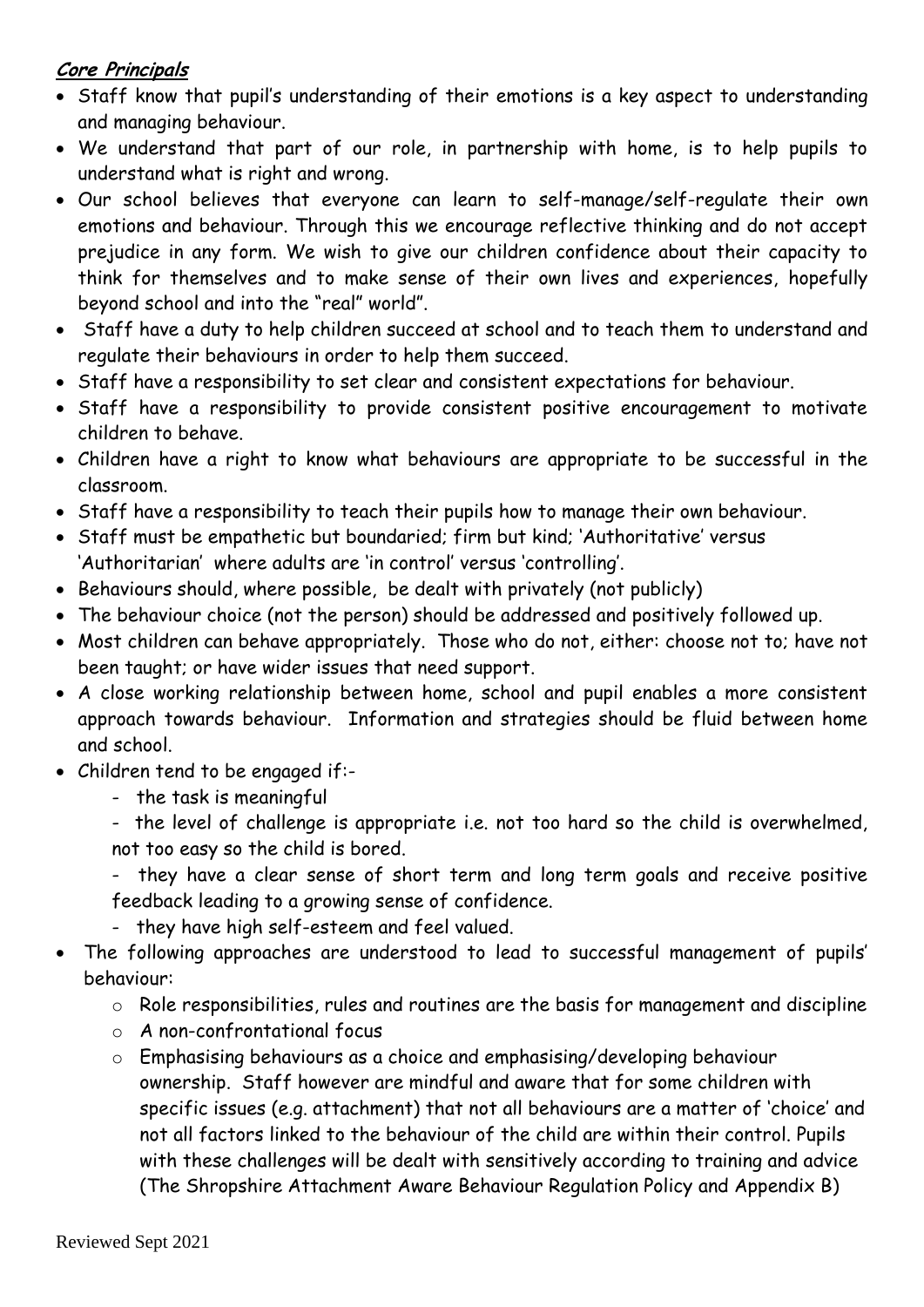- o Using a scale of least to most intrusive management style appropriate to the scenario
- o Utilising related consequences where appropriate e.g. tidying/cleaning mess
- o Developing positive corrective styles to solve problems
- o Promoting and supporting positive behaviour
- o Taking a non-judgemental, curious and holistic stance when trying to make sense of behaviour; ensuring opportunities for reparation. Not using certain practices that can be emotionally harmful (e.g. public shaming - both verbal and non-verbal including the use of sad faces/colours against names on classroom boards).
- o Utilising the principle of Cool Off Time and supporting dignified use of the time out
- o Having an ethos of shared responsibility for behaviour pupil, school, home and external agencies.

#### **Failing to plan is planning to fail.**

**Teachers need to allocate time and effort to systematically teach children how to behave as well as having a continuum of strategies. Strategies should begin with those that are subtle and preventative and move towards the use of those that are more apparent and reactive. The progression should be incremental and systematic, rather than extreme and haphazard. This organisation provides a calm, fair, consistent and neutral approach to behavioural decision making and subverts the likelihood of emotionally charged interactions that are neither an efficient nor effective use of staff time.**

#### **Frameworks in our School**

## **Golden Rules and Whole School Ethos**

Our school has Golden Rules which apply to all across the school. These are displayed around the school and introduced/used in assemblies. They are chosen to reflect the ethos, values and goals of our school:

**Treat others as you would like them to treat you.**

**Always do your best and help others to do the same.**

**Care for your own and other peoples' property and take care of the school** Golden Rules reflect whole school expectations and are supported by the Classroom Expectations. In addition reflection themes each term (see termly plan and policy) actively explore and reflect on our core values which we attempt to show and use in our everyday lives. Assemblies also celebrate themed events such as Internet safety and Anti Bullying week/events. Our RE/PSHE curriculum (see policies) aims to educate pupils in their awareness and choices. We continue to raise the profile of protected characteristics (age; sexual orientation; gender reassignment; race; disability; religion/belief; pregnancy/maternity; marriage/civil partnership) as we educate children in their relationships; in showing respect; in understanding the world they are growing up in; in understanding equality and diversity and in their own personal and social development. Diversity is something that should be accepted, respected and valued.

#### **Classroom Expectations:**

All classes have a classroom expectations plan (displayed) that has been created by all (staff and pupils) in the class. This will have three parts:

- 1. Classroom Expectations children must follow these at all times
- 2. Positive Recognition children receive these for following the expectation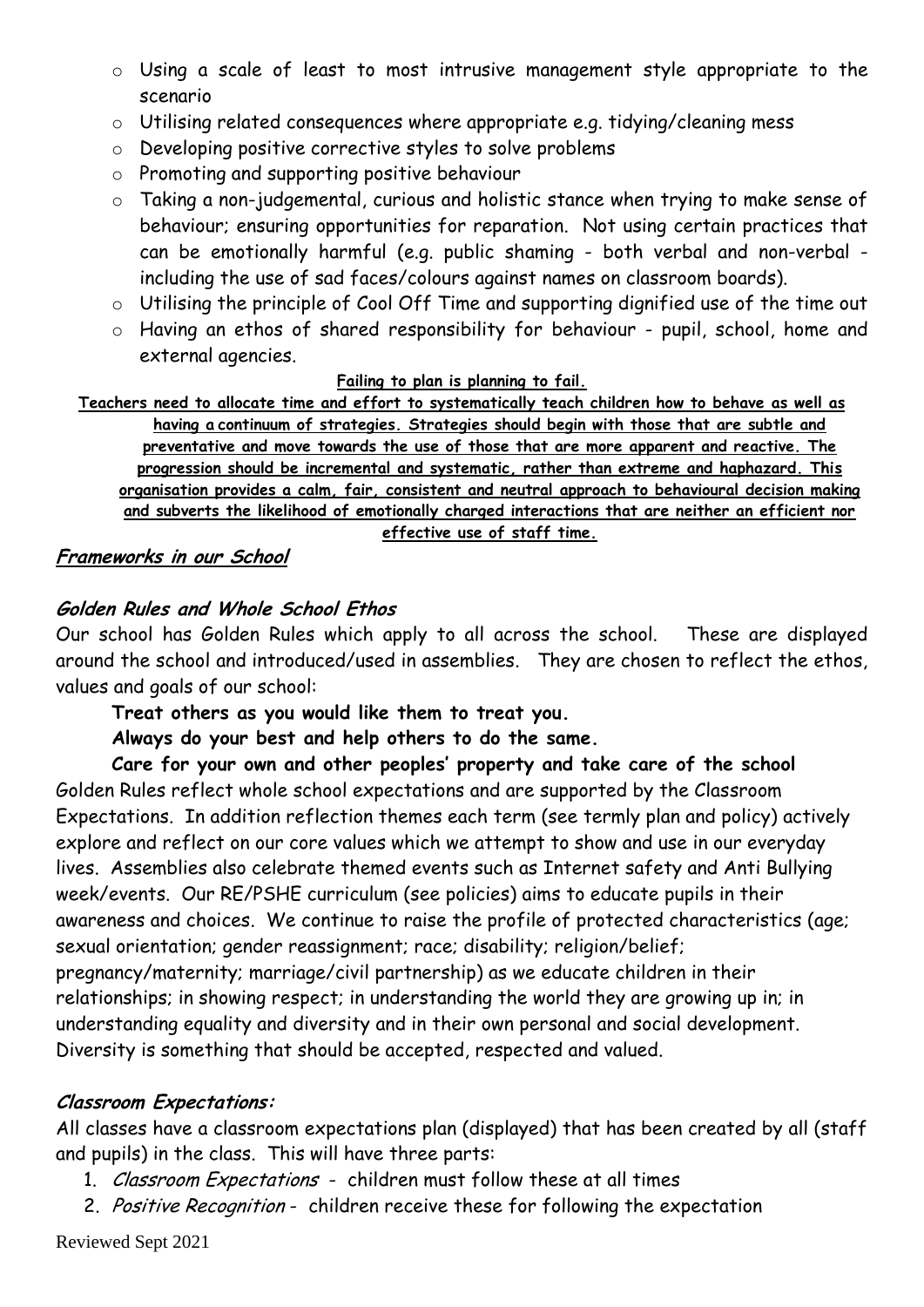3. Consequences - these result if children choose not to follow the expectations

There will be whole class activity, during the first week of an academic year, which involves all in the class (Teachers, Teaching Assistants, Pupils) in order to give ownership and value. Once created, the plan should then followed up throughout the year as appropriate. **See the behaviour appendix for further guidance for staff preparation**). Below is further explanation for staff.

## **1) Classroom Expectations**

- Discuss classroom expectations and agree what behaviours are expected in the classroom at all times.

- Choose a limited number of rules/expectations (appropriate to age and needs of group) so they can be kept high priority and known by all.

- Choose expectations that are observable. Vague rules are difficult to enforce.

- Choose expectations that apply all through the day.

- Choose expectations that apply to behaviour and attitude only.

## **2) Positive Recognition**

- Use positive recognition to reinforce classroom expectations and appropriate behaviour.

Increase children's self-esteem through consistent, meaningful recognition. Let them know you notice their efforts.

- Praise children often. It is the most powerful tool you have.

- Acknowledge positive behaviour with rewards, e.g. stickers, dojo points (or similar scheme), house points, marble in jar, certificates, visiting the Headteacher, 'dip in the box' gift reward, achievers' assembly.

- Motivate children through special privileges such as class monitor jobs.

- Use positive whole class recognition and rewards to praise new behaviours or to approach a specific problem behaviour.

## **3) Consequences**

- When disruptive behaviour occurs, be prepared to deal with it calmly and quickly.

Have in place recognised consequences that children receive should they choose to disregard the classroom expectations (See the behaviour appendix A for further detail).

- Consequences do not need to be severe to be effective.

- Consequences must be ones the children do not like, but should never be physically or psychologically harmful.

- Consequences should be listed in a hierarchy in case expectations are persistently ignored.

The first consequence should always be a prompt (look or quiet word) to amend a behaviour.

- Contacting a parent or sending a child to the Head will be near the end of the hierarchy.

The hierarchy should include a 'severe clause' for dealing immediately with severe behaviour.

## **Teaching the Expectations**

- Create with the class to ensure ownership.

Reviewed Sept 2021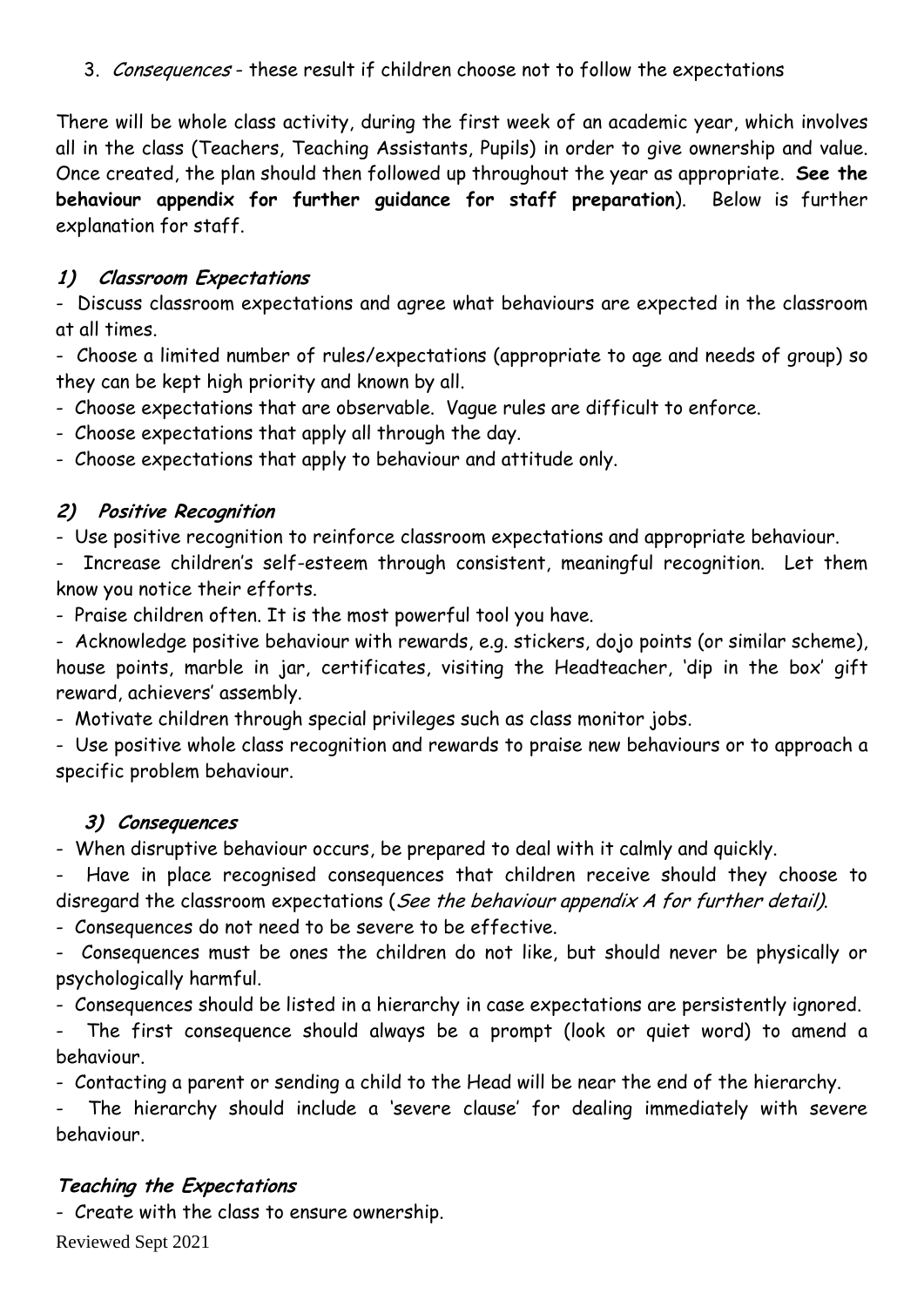- Explain why rules are needed.
- Consistently reinforce expectations.
- Review rules frequently, make expectations clear at the start of each session if necessary.

#### **Example Classroom Expectations**

- 1. Follow the teacher's instructions/co-operate with staff and peers
- 2. Keep hands, feet and objects to yourself/respect people and places/look after your workspace and classroom resources
- 3. Be kind and caring to others
- 4. Have a go/give 100% to all you do/be willing to learn
- 5. Focus on tasks and allow others to learn

#### Positive Recognition

- 1. Praise
- 2. Sticker, house point, marble in jar, whole class reward
- 3. Positive certificate to take home, achievers

#### Consequences

- 1. Non verbal prompt a prompt (look or quiet word) to amend a behaviour
- 2. Verbal prompt positive verbal reminder of expected behaviour/rules
- 3. Given a choice and reminded of the consequences (praise if appropriate choice taken or continue with consequences)
- 4. Stay behind at break/Work in a different place
- 5. Write out an apology
- 6. Teacher calls parents
- 7. Involvement of a line manager/headteacher (severe clause).
- 8. Home school target book with regular meetings until back on track.

If pupils progress to points 4 or above the restorative approach will then involve them acknowledging their behaviour was the wrong choice and the child needing to put right the choice with an apology to those involved. Children should be supported to do this over time and according to their needs.

Remember – positive recognition or consequences do not need to be big things. Consistency is the key.

#### **Circle Time and Class Personal, Social, Health and Moral Education Lessons**

With expectations and behaviour in general, it is useful to have discussion times or other activities which enable pupils and adults to express/discuss behaviour they find aggravating/supportive. These have most impact when linked to real issues or scenarios that arise. Circle time or discussions can be with groups or the whole class and are an important tool to help everyone understand what we can all be doing to help everyone get along. A record of expectations of each other after these sessions may be helpful to return to for reminders or praise.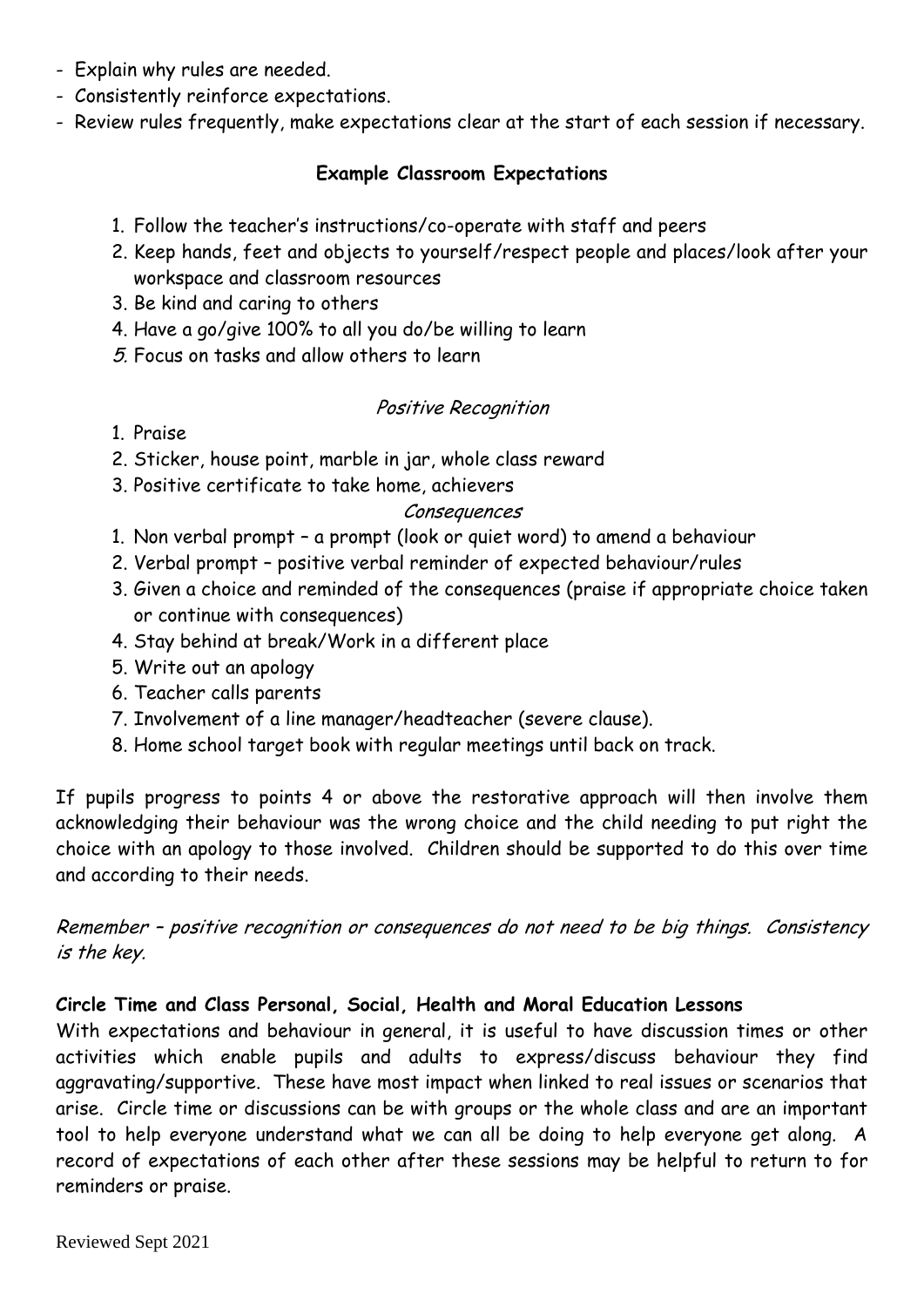#### **BULLYING**

We recognise that bullying can happen in any school and in many other areas of social life. We encourage children to work against it and to report any incidents of bullying. Our school has an annually reviewed Anti bullying policy that should be read alongside this document.

We fully embrace the statement in Valuing all God's Children (Church of England, 2019): 'Pupils are helped to work out how to live fulfilled, embodied lives; how to be happy with the skin they are in. They are also encouraged to celebrate the wonderful variety of different ways of being human.' …. 'Schools need to support pupils who are members of a minority group or who are perceived to be different: these pupils are vulnerable to being bullied and to being made to feel like outsiders or unwelcome. We need to ensure that no child or young person can leave a CofE School without a sense of their own belovedness and without being offered honour as a person of divine indwelling.'

#### **Behaviour Log**

- If there are ongoing concerns about behaviour, a log may be used to record and monitor incidents. The purpose of the log is to develop a clear, accurate picture to monitor/identify patterns in order to support the child. Behaviour logs will be shared with the headteacher.
- Serious or repeated incidents (e.g. regular disturbing of learning; bullying; inappropriate language/behaviour – sexual/homophobic/racist) will always be referred to the Headteacher. A separate log of these incidents will be held in the Headteacher's office.

#### **Exclusions**

Good discipline in schools is essential to ensure that all pupils can benefit from the opportunities provided by education. The Government supports head teachers in using exclusion as a sanction where it is warranted. However, permanent exclusion should only be used as a last resort, in response to a serious breach, or persistent breaches, of the school's behaviour policy; and where allowing the pupil to remain in school would seriously harm the education or welfare of the pupil or others in the school. When considering exclusion the Headteacher and Governing Body will use:

'Exclusion from maintained schools, Academies and pupil referral units in England' document and complete an exclusions form provided by Shropshire county Council

#### [www.gov.uk/government/publications/school-exclusion](http://www.gov.uk/government/publications/school-exclusion)

Only the headteacher (or the acting headteacher) has the power to exclude a child from school. The headteacher may exclude a child for one or more fixed periods, for up to 45 days in any one school year. In extreme and exceptional circumstances, the headteacher may exclude a child permanently. It is also possible for the headteacher to convert a fixed-term exclusion into a permanent exclusion, if the circumstances warrant this. If the headteacher excludes a child, s/he informs the parents or carers immediately, giving reasons for the exclusion. When the head teacher excludes a child they must, without delay, notify parents of the period of the exclusion and the reasons for it. They must also, without delay, provide parents with the following information in writing:

- the reasons for the exclusion:
- the period of a fixed period exclusion or, for a permanent exclusion, the fact that it is permanent;
- parents' right to make representations about the exclusion to the governing body and how the pupil may be involved in this;

Reviewed Sept 2021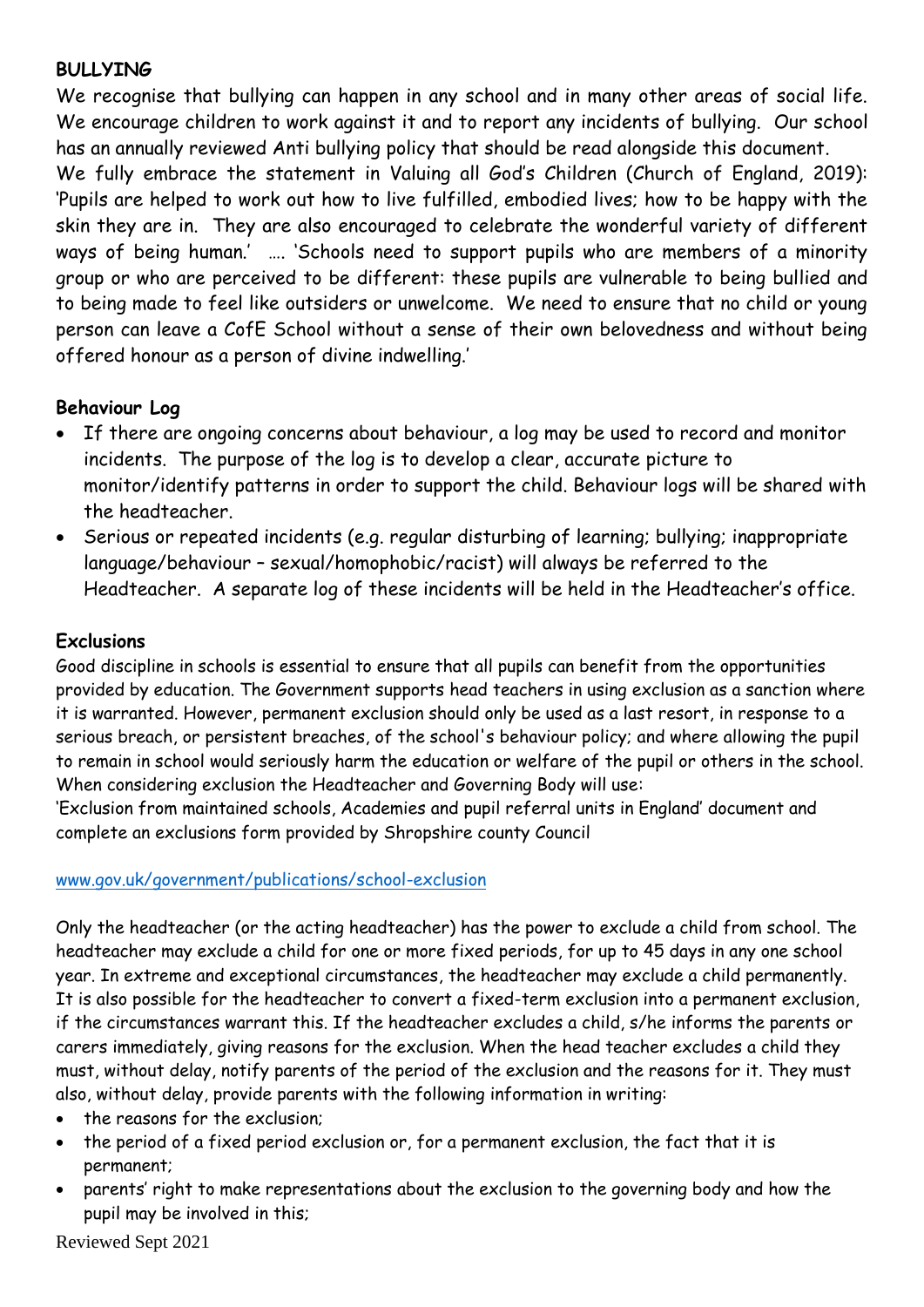- how any representations should be made; and
- where there is a legal requirement for the governing body to consider the exclusion, that parents have a right to attend a meeting,

At the same time, the headteacher makes it clear to the parents or carers that they can, if they wish, appeal against the decision to the governing body. The school informs the parents or carers how to make any such appeal. The headteacher informs the LA and the governing body about any permanent exclusion, and about any fixed-term exclusions beyond five days in any one term. Permanent exclusion will be considered in the following cases:

- in response to persistent breaches of the school's behaviour policy.
- allowing the child to remain in school would seriously harm the education and welfare of the pupil, other children and staff.
- a one off extremely serious incident, such as assaulting a member of staff.

#### **The role of the governing body**

The governing body itself cannot either exclude a child or extend the exclusion period made by the headteacher. The governing body has a discipline committee which is made up of between three and five members. This committee considers any exclusion appeals on behalf of the governors. When an appeals panel meets to consider an exclusion, they consider the circumstances under which the child was excluded, consider any representation by parents/carers and the LA, and consider whether the child should be reinstated. If the governors' appeals panel decides that a child should be reinstated, the headteacher must comply with this ruling.

#### **Removal from a situation and use of Positive Handling**

Some pupils may seek confrontation. Such confrontation will need to be de-escalated skilfully by staff. They should ensure they do not model aggressive behaviour. Rather such behaviour should be discouraged in a calm and well-measured style. The basic school rules and generic behaviour system should reduce the possibility of major issues occurring.

Very occasionally there are children in school who have serious behavioural issues or emotional distress that results in them being removed from a dangerous or potentially dangerous situation. The first step should always be for staff to try to defuse the situation, however, if this isn't possible then the child may need to be removed. Where possible the member of staff doing this should be a senior member of staff with training. If there is a danger to other pupils it may not be possible to arrange this and staff have a responsibility to intervene if any child may be put at risk.

**Removal should always be a last resort and any physical intervention should be proportional and appropriate**. **Following any incident this will need to be recorded in the Headteacher's log.**

[www.gov.uk/government/uploads/system/uploads/attachment\\_data/file/444051/Use\\_of\\_reasonable](http://www.gov.uk/government/uploads/system/uploads/attachment_data/file/444051/Use_of_reasonable_force_advice_Reviewed_July_2015.pdf) force advice Reviewed July 2015.pdf

**If a child requires regular physical intervention then a Personal Handling Plan should be written with the parent and child.** This allows for full consideration to be given to individual circumstances and to plan ahead as far as possible to minimise risks. It should be shared with all relevant staff and available for anyone covering the class.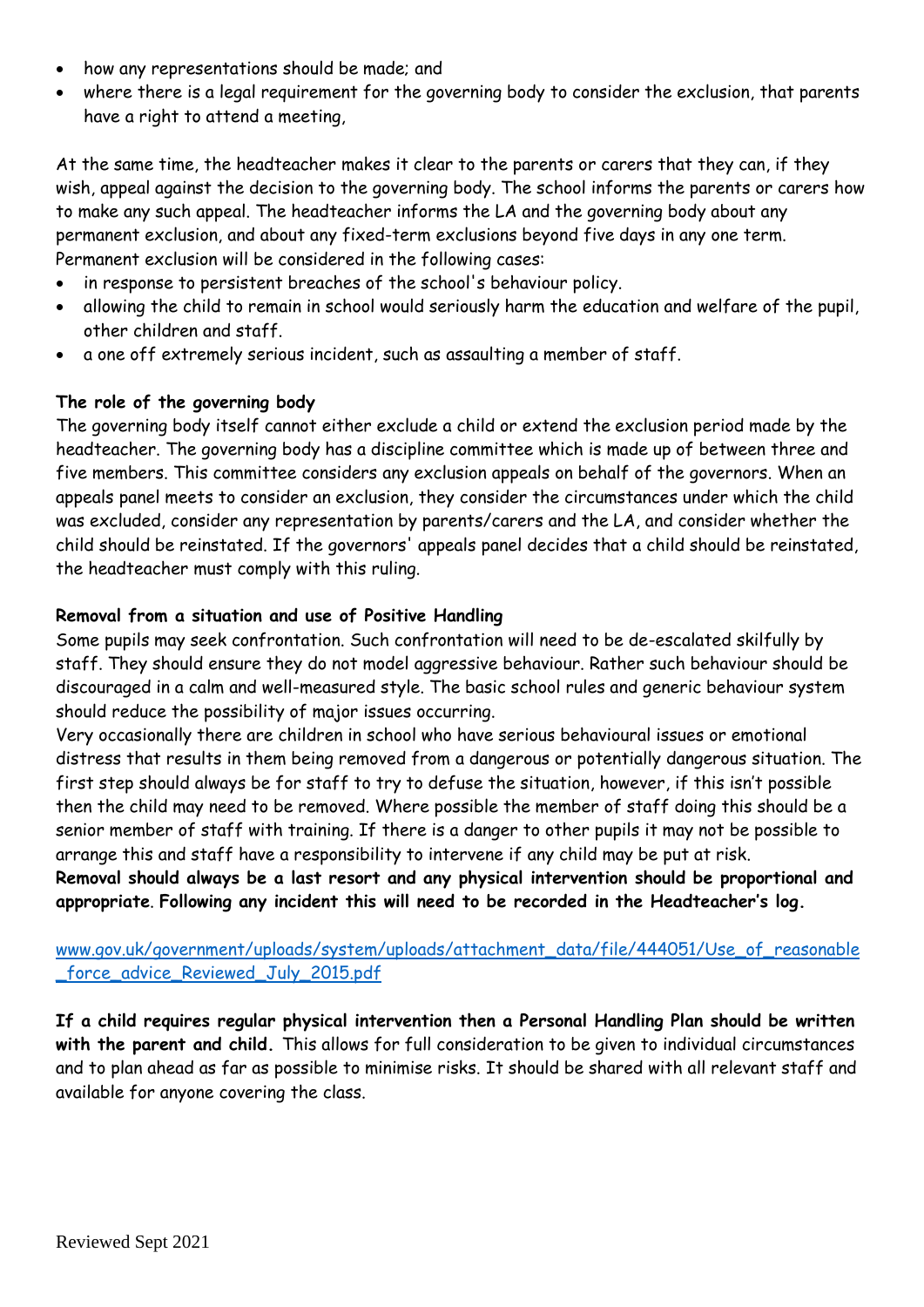#### **Supporting documentation:**

- Anti-Bullying Policy
- Teaching and Learning Policy
- The Shropshire Attachment Aware Behaviour Regulation Policy
- RE Policy
- PSHE Education Policy
- Equality Policy
- Health and Safety Policy
- Safeguarding Policy
- E-safety policy
- SEND Policy and report
- Assembly/worship policy
- Looked After Children Policy
- [www.gov.uk/government/publications/behaviour-and-discipline-in-schools](http://www.gov.uk/government/publications/behaviour-and-discipline-in-schools)
- [www.gov.uk/government/publications/school-exclusion](http://www.gov.uk/government/publications/school-exclusion)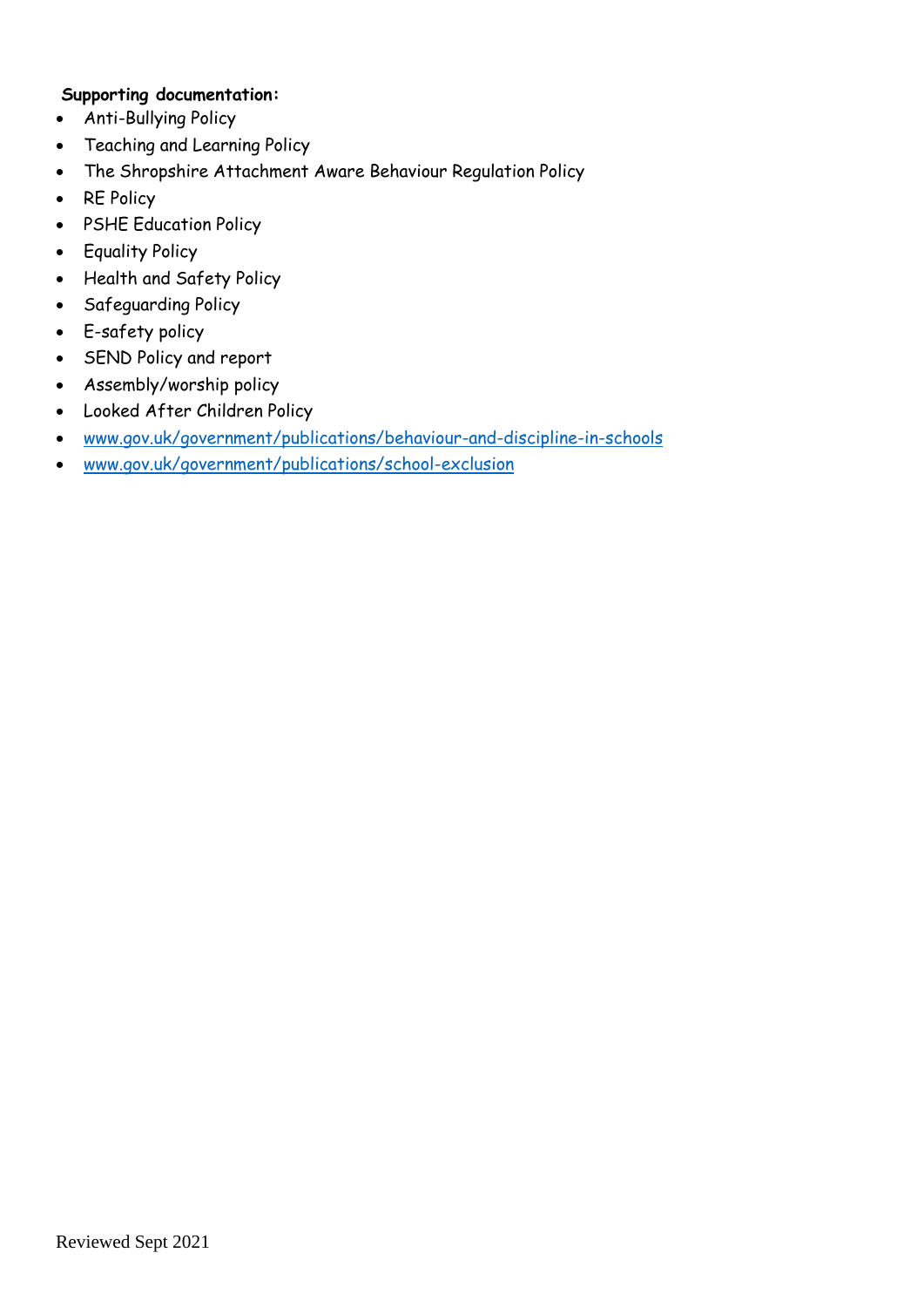## **Behaviour Policy Appendix A**

| Colour/level | Pupil Behaviour                                                                                                                                                                                                                                                                                                                                                                                                                                                                                                                                                                                                                                                                                                                                                                                                                            | <b>Teacher Action</b>                                                                                                                                                                                                                                                                                                                                                                                                                                                                                                                                                                                                                                                                                                                                                                                                                                                                                         | <b>Extra Support</b>                                                                                            |
|--------------|--------------------------------------------------------------------------------------------------------------------------------------------------------------------------------------------------------------------------------------------------------------------------------------------------------------------------------------------------------------------------------------------------------------------------------------------------------------------------------------------------------------------------------------------------------------------------------------------------------------------------------------------------------------------------------------------------------------------------------------------------------------------------------------------------------------------------------------------|---------------------------------------------------------------------------------------------------------------------------------------------------------------------------------------------------------------------------------------------------------------------------------------------------------------------------------------------------------------------------------------------------------------------------------------------------------------------------------------------------------------------------------------------------------------------------------------------------------------------------------------------------------------------------------------------------------------------------------------------------------------------------------------------------------------------------------------------------------------------------------------------------------------|-----------------------------------------------------------------------------------------------------------------|
| 1 - Green    | Pupil respects others, is cooperative and<br>self-controlled.<br>Looking after our school belongings and<br>keeping school tidy<br>Looking at the person who is talking<br>$\bullet$<br>(unless has a specific difficulty)<br>Listening to what others have to say<br>$\bullet$<br>Choosing the right time to talk<br>$\bullet$<br>Letting others get on with their work<br>$\bullet$<br>Working collaboratively<br>Giving 100% effort<br>Having a can do approach<br>۰<br>Showing good manners e.g. holding<br>۰<br>doors, saying please and thank you<br>Taking pride in our work<br>$\bullet$<br>Walking around school<br>۰<br>Always making the right choices<br>$\bullet$<br>Kind, helpful, empathy<br>$\bullet$<br><b>Growth mindset</b><br>$\bullet$<br>Independent<br>۰<br>Playing fairly/sharing<br>۰<br>Forgiving<br><b>Tidy</b> | Positively reinforce behaviour with<br>appropriate comments and specific<br>feedback. Praise class for behaving<br>in the expected way.<br><b>Rewards:</b><br>Praise - stickers<br>Housepoints - academic<br>۰<br>Marbles - social<br>$\bullet$<br>Move up reward ladder or<br>$\bullet$<br>similar<br><b>Raffle tickets</b><br>۰<br>certificates<br>۰<br>Pupil/table of the week<br>۰<br>Golden time<br><b>Achievers</b>                                                                                                                                                                                                                                                                                                                                                                                                                                                                                     | Involve colleagues<br>and parents/carers<br>in celebration of<br>pupil's<br>achievements.                       |
| 2 - Yellow   | Basically respects others but may have<br>difficulties that affect self-esteem. Some<br>degree of frustration, low level<br>concentration. Minor disruptions, eg<br>rudeness and annoying others.<br>• Not listening<br>• Talking when others are<br>• Shouting out<br>• Distracting others<br>• Rough play<br>• Rushing round school<br>• Being unkind to others<br>• Leaving classrooms untidy<br>. Not looking after other people's<br>belongings<br>. Not working as a group when asked<br>. Not putting 100 % effort in (work<br>avoidance)<br>• Answering back when an adult is talking<br>Not following adult instructions<br>$\bullet$<br>Anything that interferes with the<br>flow of the lesson.                                                                                                                                 | Supportive teachers seek a solution<br>to the problem with the pupil.<br>Reinforce success, 'green'<br>behaviour reminders, class<br>meetings.<br>1. Non-verbal prompt ('The Look')<br>from an adult. Redirect<br>play/learning/focus. Resettle<br>class/praise/proximity praise.<br>Positive verbal reminder of what's<br>expected.<br>Give choices (2 positive) - discrete<br>3.<br>warning/reminder of<br>consequences.<br>4. If the behaviour is persistent then<br>the pupil will receive a<br>consequence and might be asked<br>to work away from peers, spend 5<br>minutes in Time Out, miss some of<br>break time / playtime.<br>The restorative approach (when<br>5.<br>calm) will then involve them<br>acknowledging their behaviour<br>was the wrong choice and the<br>child will then apologise to those<br>involved. Pupils with attachment<br>may need support with this<br>(emotion coaching). | Informal<br>consultation with<br>class teacher and<br>other colleagues,<br>support staff and<br>parents/carers. |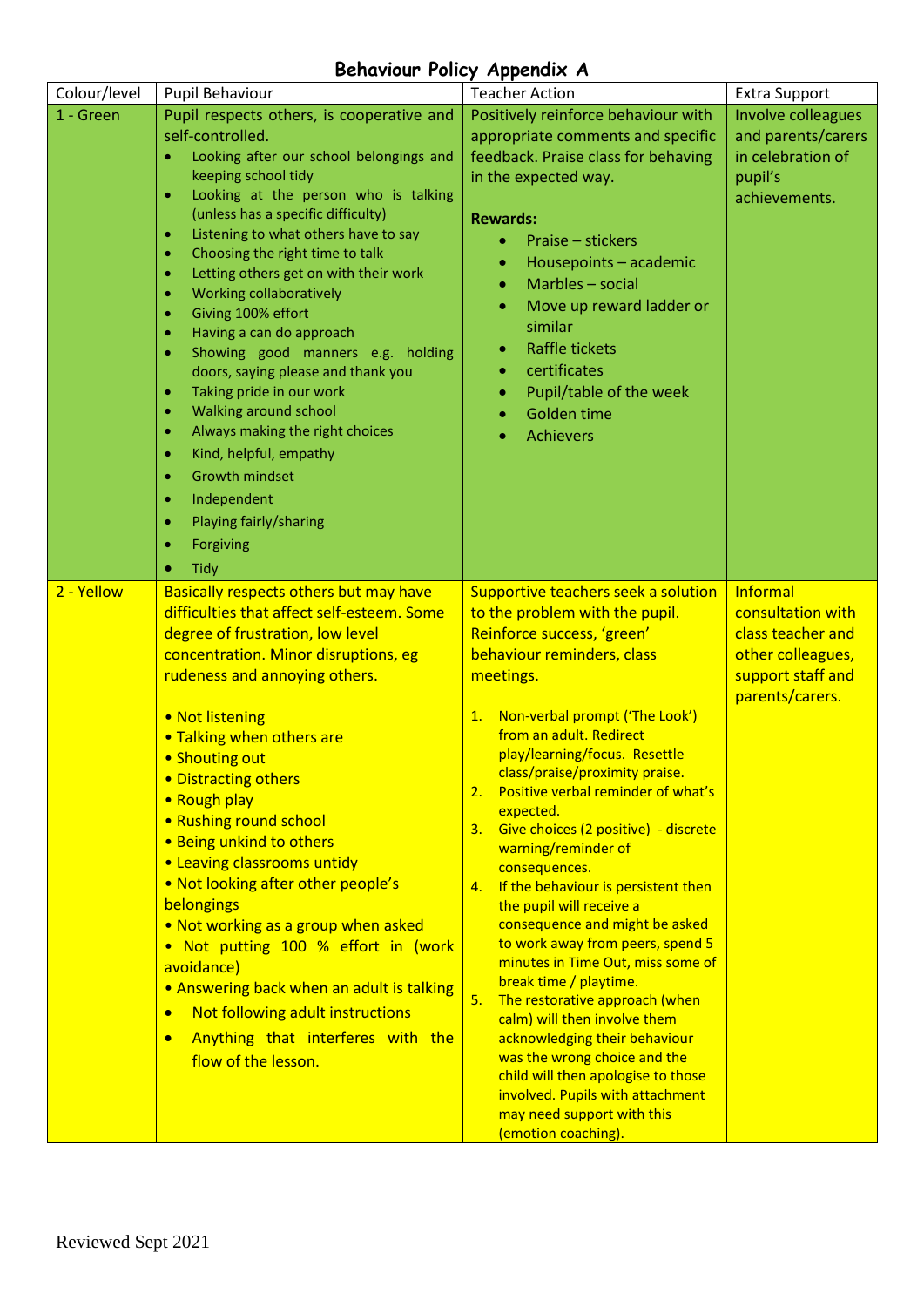| 3 - Yellow to<br>Red                               | Persistently violates the rights of others<br>in a minor way. Has continuing but minor<br>problems eg violates rights of others,<br>continues level 2 behaviour, poor<br>attitude to learning and work, rude and<br>unresponsive in class.                                                                                                                                                                                                                                                                                                                                                                                                                                                                                                                                                                                                                                                                                                                                             | Teacher speaks to child and<br>member of SLT. Child will lose<br>playtime and/ lunchtime to discuss<br>behaviours. Persistence may lead<br>to loss of priviledges e.g.<br>representational activity or<br>exclusion from special event<br>Speak to SENCo if there are any<br>concerns which made need<br>further support from outside<br>agencies.<br>To phase leader (phone call/<br>$\bullet$<br>meet with parents and class<br>teacher as necessary)<br>Log of behaviour should start to be<br>kept - SIMS                                                                                                              | Parents/carers<br>should be<br>contacted.<br><b>Wider staff begin</b><br>to have<br>knowledge.<br><b>Consider targeting</b><br>through the 'staff<br>- say something<br>positive scheme' |
|----------------------------------------------------|----------------------------------------------------------------------------------------------------------------------------------------------------------------------------------------------------------------------------------------------------------------------------------------------------------------------------------------------------------------------------------------------------------------------------------------------------------------------------------------------------------------------------------------------------------------------------------------------------------------------------------------------------------------------------------------------------------------------------------------------------------------------------------------------------------------------------------------------------------------------------------------------------------------------------------------------------------------------------------------|----------------------------------------------------------------------------------------------------------------------------------------------------------------------------------------------------------------------------------------------------------------------------------------------------------------------------------------------------------------------------------------------------------------------------------------------------------------------------------------------------------------------------------------------------------------------------------------------------------------------------|------------------------------------------------------------------------------------------------------------------------------------------------------------------------------------------|
| 4<br><b>Persistent</b><br>red<br><b>behaviours</b> | Continually breaches the rights of others.<br>Regular and serious infringements of the<br>rights of others, eg verbal or physical<br>assault,<br>intimidation,<br>vandalism,<br>disruption. Isolated serious<br>defiance,<br><b>breaking</b><br>rules,<br>of<br>continued<br>deterioration in behaviour, ignoring any<br>attempts to help.<br>• Swearing at a pupil or adult<br>• Shouting at an adult<br>. Arguing or being rude/insolent with an<br>adult<br><b>Refusing to co-operate</b><br>$\bullet$<br>• Damaging property<br>• Stealing<br>. Using words that are very disrespectful<br>when talking about somebody<br>· Bullying, Racism, Sexism, Homophobia,<br><b>Ageism</b><br>• Running out of school/leaving school<br>site<br>• Leaving class without permission<br>• Throwing food<br>• Breaking other people's belongings<br>$\bullet$ Graffiti<br>• Fighting/physical violence to another<br>person<br><b>Sexual harrassment</b><br>• Or continuous yellow behaviours | The pupil will need to be<br>$\bullet$<br>reported to a senior member<br>of staff. Documentation of<br>behaviour should be recorded<br>and filed. The pupils may need<br>a Behaviour Plan which may<br>involve a report and reward<br>chart.<br>Persistence may lead to loss of<br>$\bullet$<br>priviledges e.g.<br>representational activity or<br>exclusion from special event<br>To Headteacher (phone call/<br>$\bullet$<br>meet with parents and class<br>teacher as necessary)<br>Home-School Target Book and<br>$\bullet$<br>regular meetings with parents/<br>carers as necessary until they<br>are back on track. | <b>All colleagues</b><br>aware of the child,<br>the issues and the<br>supporting<br>strategies being<br>implemented.<br><b>Outside agency</b><br>involvement<br>where appropriate        |
| $5 - Red$                                          | Seriously violates the rights of others and<br>shows no signs of wanting to change e.g.<br>abusive, poor effect on peers, dangerous,<br>uncontrollable<br>uncooperative.<br>and<br>Teacher refers pupil to Deputy Head/<br>Headteacher.<br>(misuse of substances/drugs deliberately<br>bought to school would lead to fixed<br>term exclusion)                                                                                                                                                                                                                                                                                                                                                                                                                                                                                                                                                                                                                                         | The pupil could be excluded in line<br>with the DFE Exclusion from<br>maintained schools, academies and<br>pupil referral units in England:<br>statutory guidance for those with<br>legal responsibilities in relation to<br>exclusions. Sept 2017<br><b>Shropshire County Council will also</b><br>be informed.                                                                                                                                                                                                                                                                                                           |                                                                                                                                                                                          |